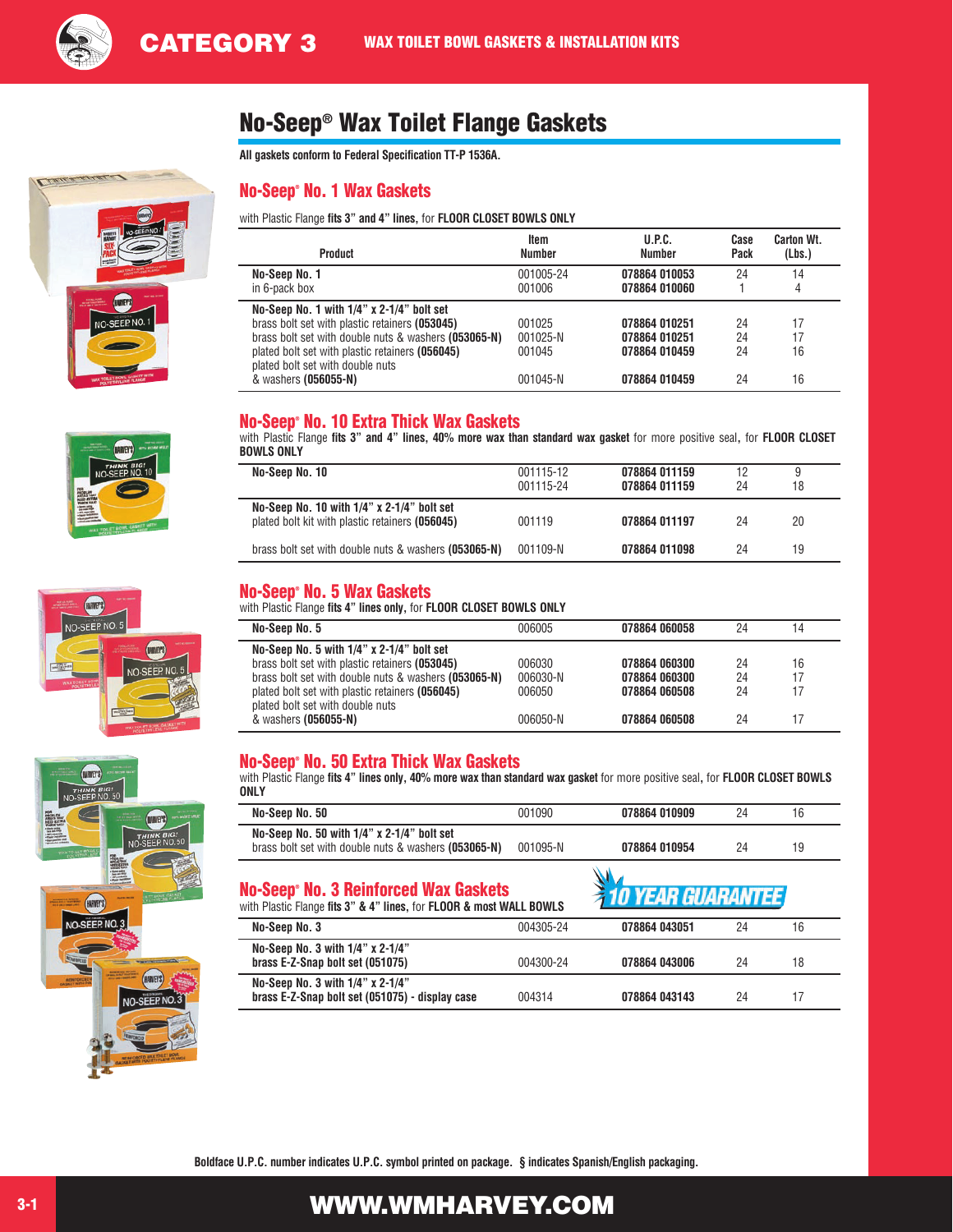



# Bol-Wax® Gaskets

**All gaskets conform to Federal Specification TT-P-1536A.**

#### Bol-Wax® No. 1 Standard Wax Gaskets

**f**or **FLOOR CLOSET BOWLS ONLY**

| Bol-Wax No. 1                                                                                                                                                                                                                                          | 007005-48                                | 078864 070057                                                    | 48                   | 24                   |
|--------------------------------------------------------------------------------------------------------------------------------------------------------------------------------------------------------------------------------------------------------|------------------------------------------|------------------------------------------------------------------|----------------------|----------------------|
| Bol-Wax No. 1 in 8 pack box                                                                                                                                                                                                                            | 007081                                   | 078864 043143                                                    |                      |                      |
| Bol-Wax No. 1 with $1/4$ " x 2-1/4" bolt set<br>brass bolt set with plastic retainers (053045)<br>brass bolt set w/dbl nuts & washers (053065-N)<br>plated bolt set with plastic retainers (056045)<br>plated bolt set w/dbl nuts & washers (056055-N) | 007020<br>007020-N<br>007035<br>007035-N | 078864 070200<br>078864 070200<br>078864 070354<br>078864 070354 | 48<br>48<br>48<br>48 | 29<br>29<br>28<br>28 |

#### Bol-Wax® No. 10 Extra Thick Standard Wax Gaskets

| 40% more wax than standard wax gasket for more positive seal, for FLOOR CLOSET BOWLS ONLY       |        |               |    |  |
|-------------------------------------------------------------------------------------------------|--------|---------------|----|--|
| Bol-Wax No. 10                                                                                  | 007400 | 078864 074000 | 24 |  |
| Bol-Wax No. 10 with $1/4$ " x 2-1/4" bolt set<br>brass bolt set with plastic retainers (053045) | 007401 | 078864 074017 | 24 |  |

#### Bol-Wax® No. 2 Economy Wax Gaskets for **FLOOR CLOSET BOWLS ONLY**

| TOF FLUUK LLUSET BUWLS UNLY |     |    |        |  |
|-----------------------------|-----|----|--------|--|
| D,<br>Nn                    | mai | 4č | o<br>້ |  |









**Boldface U.P.C. number indicates U.P.C. symbol printed on package. § indicates Spanish/English packaging.**